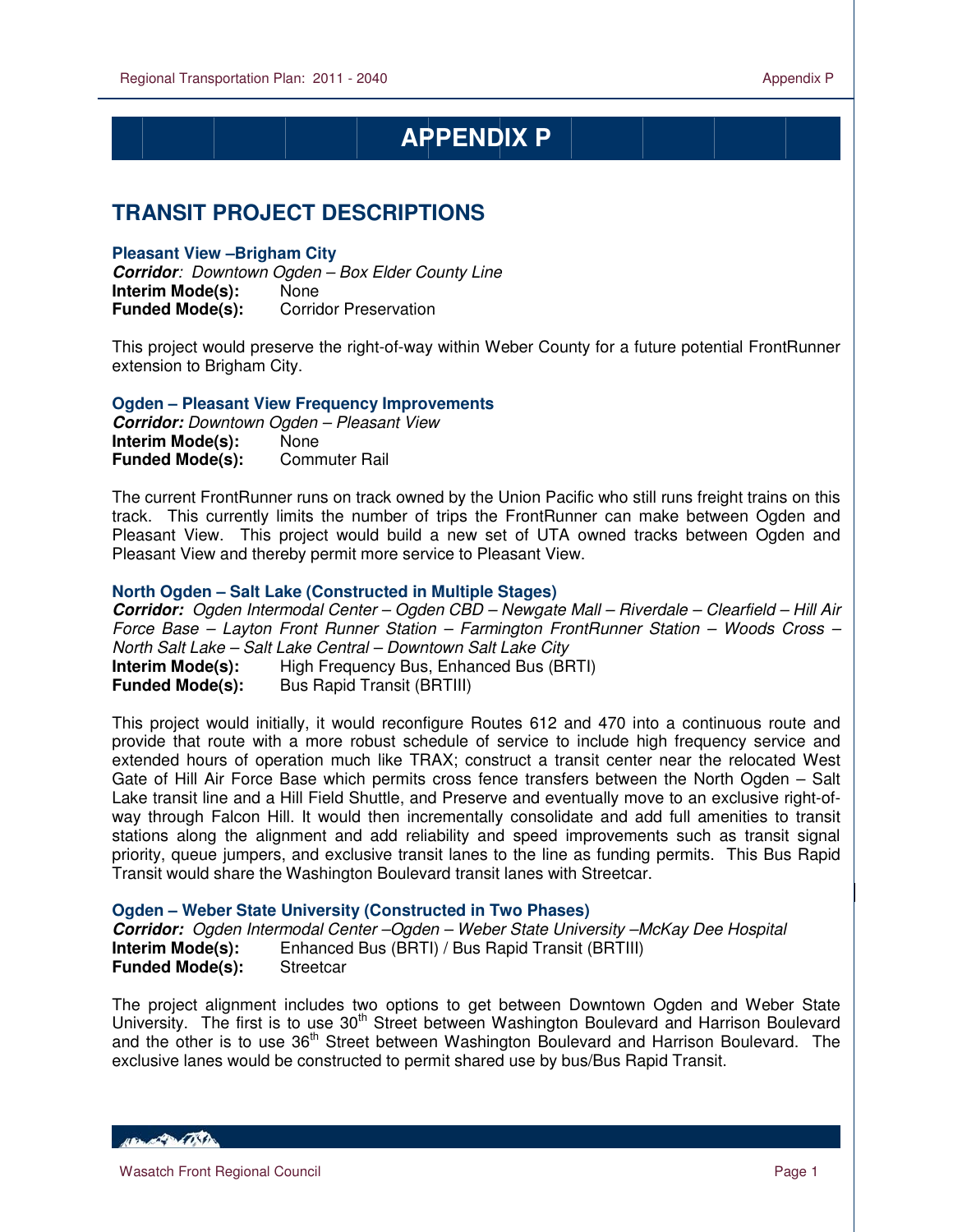## **Ogden Circulator**

**Corridor:** Ogden Intermodal Center – Downtown Ogden **Interim Mode(s):** None **Funded Mode(s):** Streetcar

This project would distribute people from the Ogden Intermodal Center to downtown Ogden and the River District.

#### **West Davis – West Weber (Constructed in Two Phases)**

**Corridor:** Ogden Intermodal Center – Ogden CBD – Newgate Mall – Riverdale – Roy FrontRunner Station – West Haven – Clinton – West Point – Syracuse – Clearfield FrontRunner Station **Interim Mode(s):** High frequency Bus **Funded Mode(s):** Enhanced Bus (BRTI)

The first phase would be built in conjunction with programmed road widening on 3500/2000 West. This line would share the Washington Boulevard transit lanes with Streetcar.

#### **North Redwood (Constructed in Two Phases)**

**Corridor:** East Bountiful – West Bountiful – Wood Cross FrontRunner Station – North Salt Lake – North Temple – Downtown Salt Lake **Interim Mode(s):** None **Funded Mode(s):** Enhanced Bus (BRTI)

The first phase would be built in Davis County based on available funding and ranking in Davis County versus that of Salt Lake County.

### **Ogden Valley Park and Ride**

**Location:** Unimproved lots Southeast and near Pineview Dam **Interim Mode(s):** None **Funded Mode(s):** Park and Ride

This project would fund the creation of about 200 parking stalls potentially at the site of one or more currently unimproved lots owned by the US Forest Service near Pineview Dam.

#### **Falcon Hill – Hill AFB West Transit Center**

**Location:** Hill Air Force Base West Gate **Interim Mode(s):** None **Funded Mode(s):** Transit Hub

This project would fund the creation of a bus bays and passenger amenities both within Hill Air Force Base and in Falcon Hill Development just outside of Hill Field near the West Gate. The facilities would accommodate a bus circulator on the inside of the Base and the Bus Rapid Transit (BRTIII) line and allow transit patrons to walk between the two while clearing security.

#### **Hill Air Force Base South Gate**

**Location:** Hill AFB South Gate **Interim Mode(s):** None<br>**Funded Mode(s):** Transit Hub **Funded Mode(s):** 

This project would fund the creation of a bus bays and passenger amenities both within Hill Air Force Base and along SR-193 just outside of Hill Field near the South Gate. The facilities would

**RECORD POST**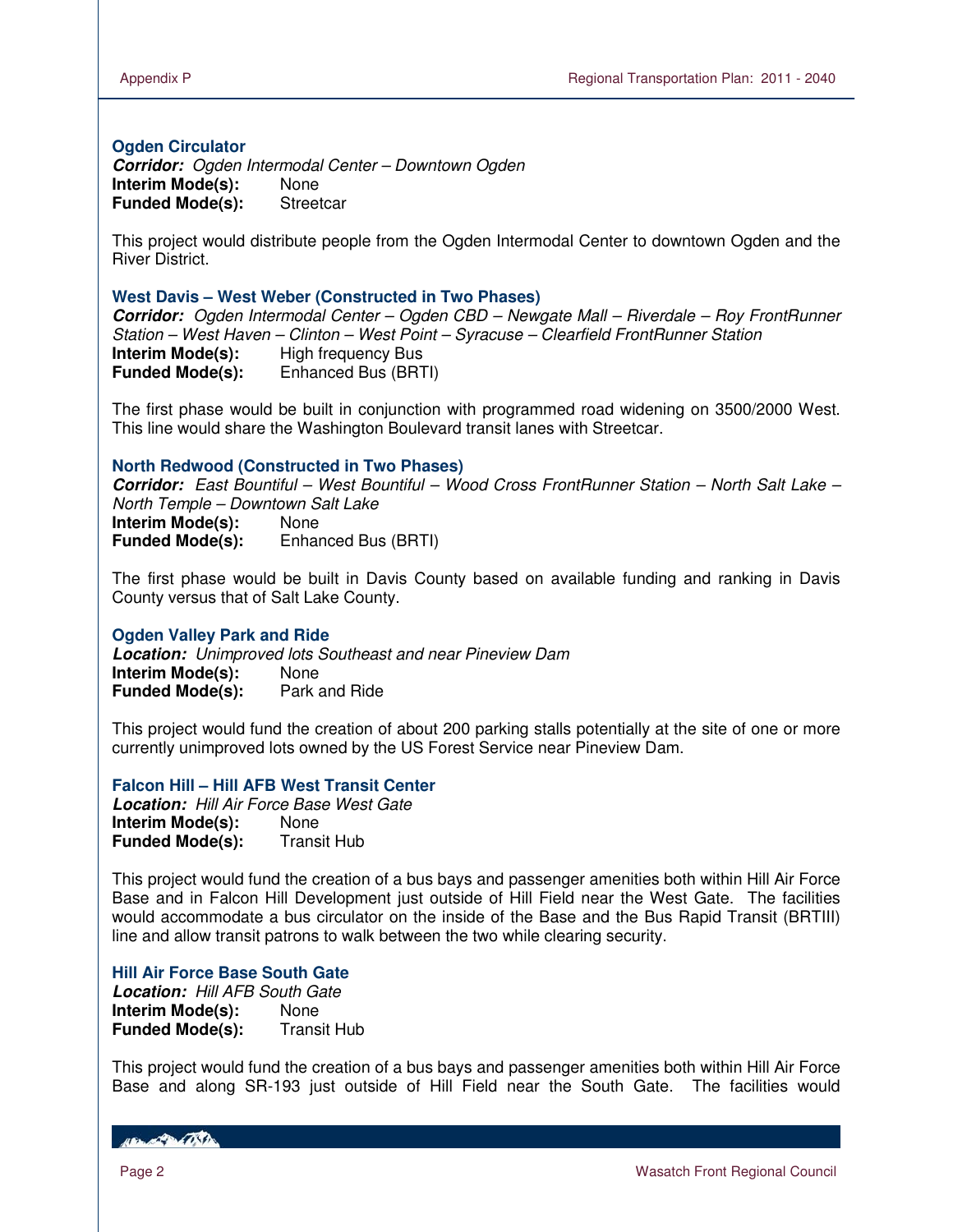accommodate a bus circulator on the inside of the Base and the future and the Enhanced Bus (BRTI) line and allow transit patrons to walk between the two while clearing security.

#### **Antelope Drive**

 $\overline{a}$ 

**Location:** Antelope Drive / US-89 **Interim Mode(s):** Enhanced Bus (BRTI) / Bus Rapid Transit (BRTIII) **Funded Mode(s):** Streetcar

This Project would fund the creation of a park and ride lot of up to 200 stalls in size to be build in conjunction with the US-89 / Antelope Drive interchange.

**Salt Lake City – Foothill Drive –Wasatch Drive (Construction in Three Phases)** 

**Corridor:** Salt Lake Central – Salt Lake City – University of Utah – Medical Central – Research Park – Parley's Canyon – Interstate 215 – Cottonwood Corporate Center – Big Cottonwood Canyon – Little Cottonwood Canyon

**Interim Mode(s):** Enhanced Bus (BRTI) / Bus Rapid Transit (BRTIII) **Funded Mode(s):** Bus Rapid Transit (BRTIII)

This line would initially improve service on UTA's Route 2, "2 the U" and extend it to Research Park. It is proposed that a transitway be built between Mario Capecchi Drive near Pollock Road and Arapeen Drive if possible to provide a more direct transit connection between the University of Utah Medical Center and Research Park. Second, it would provide speed and reliability enhancements to all the transit lines using Foothill Boulevard including a proposed new service to Park City. Thirdly, it would extend capital supported service to East Millcreek, Cottonwood Corporate Center, Cottonwood Heights, and to Big and Little Cottonwood Canyons.

### **200 South Streetcar**

**Corridor:** Salt Lake Central – Downtown Salt Lake – Harmons Grocery **Interim Mode(s):** Enhanced Bus (BRTI) / Bus Rapid Transit (BRTIII) **Funded Mode(s):** Streetcar

This project would place a streetcar in a portion of the proposed Salt Lake City – Foothill Drive – Wasatch Drive Bus Rapid Transit (BRTIII) lanes.

### **1300 East (North)**

**Corridor:** Medical Center – University of Utah – Sugar House – Millcreek – Holladay – Murray – Fort Union – Cottonwood Heights – Midvale – Fashion Place West TRAX Station **Interim Mode(s):** None

**Funded Mode(s):** Enhanced Bus (BRTI)

The placeholder alignment for this project would be to use 1100 East/Highland Drive between about 800 South and about 3000 South to bypass congestion on 1300 East and better connect with the Sugarhouse Streetcar. Ultimately, the project may share its stations and alignment with the Westminster extension of the Sugarhouse Streetcar.

### **1300 East (South)**

**Corridor:** Murray FrontRunner Station – Fashion Place West TRAX Station – Midvale – Fort Union – Cottonwood Heights – Sandy – Draper

**Interim Mode(s):** None **Funded Mode(s):** Bus Rapid Transit (BRTIII)

Henry Contact De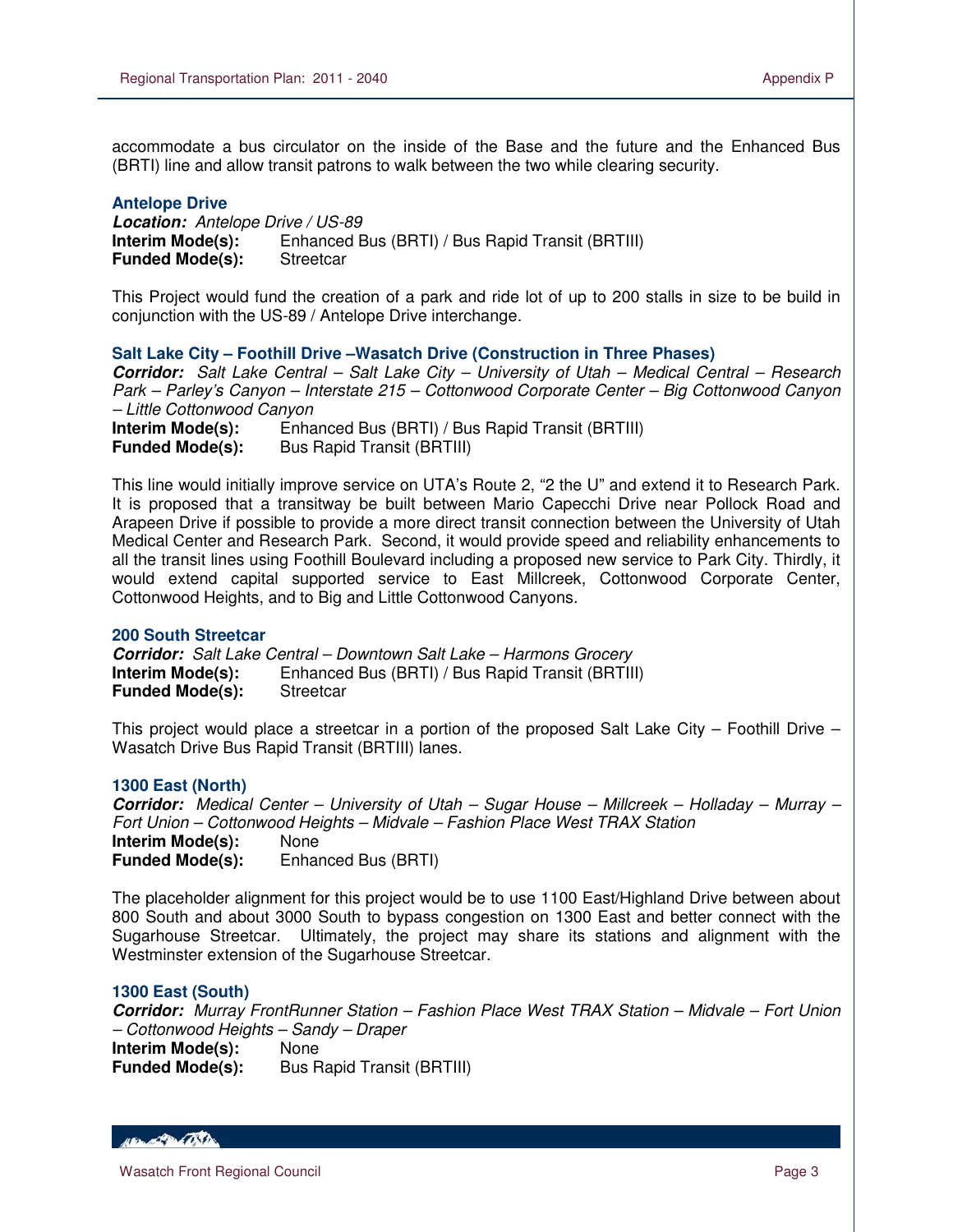This project would link the Murray FrontRunner Station using the State Street and Fort Union Bus Rapid Transit (BRTIII) lines to get to Fort Union and 1300 East, and extend to the Draper TRAX Station near 12400 South.

## **700 East**

**Corridor:** Salt Lake Central – South Salt Lake – Millcreek – Murray – Holladay – Cottonwood Heights – Fort Union **Interim Mode(s):** Enhanced Bus (BRTI) / Bus Rapid Transit (BRTIII) **Funded Mode(s):** Streetcar

This project would link Salt Lake Central, use the Salt Lake – Foothill – Wasatch Drive Bus Rapid Transit (BRTIII) line between Salt Lake Central and 700 East and then the Fort Union Bus Rapid Transit (BRTIII) facilities to access the Fort Union Transit Hub.

## **Draper Line North Segment**

**Corridor:** Salt lake Central – South Salt Lake – Millcreek – Murray FrontRunner Station – Midvale – Sandy/South Jordan FrontRunner Station – Draper FrontRunner Station **Interim Mode(s):** None **Funded Mode(s):** Light-rail

This extends the north/south TRAX line to the area near 12400 South. This is part of the Frontlines 2015 program of projects. It is in the RTP because full scale construction has not yet begun.

## **State (Construction in Three Phases)**

**Corridor:** Salt Lake Central – Capitol – South Salt Lake – Millcreek – Murray FrontRunner Station – Midvale – Sandy/South Jordan FrontRunner Station –Draper FrontRunner Station **Interim Mode(s):** High Frequency Bus / Enhanced Bus (BRTI) **Funded Mode(s):** Bus Rapid Transit (BRTIII)

This project would improve Routes 200 and 201. It would incrementally consolidate and add full amenities to transit stations along the alignment and add reliability and speed improvements such as transit signal priority, queue jumpers, and exclusive transit lanes to the line as funding permits.

### **Redwood (Constructed in Three Phases)**

Downtown Salt lake – Salt lake Central – Interstate 80 – Airport East Hub – West Valley – Taylorsville – West Jordan – South Jordan – South Jordan – Riverton – Draper FrontRunner Station **Interim Mode(s):** High Frequency Bus / Enhanced Bus (BRTI) **Funded Mode(s):** Bus Rapid Transit (BRTIII)

This project would improve Routes 217 and 218. It would incrementally consolidate and add full amenities to transit stations along the alignment and add reliability and speed improvements such as transit signal priority, queue jumpers, and exclusive transit lanes to the line as funding permits.

### **5600 West (Construction in Two Phases)**

**Corridor:** Downtown Salt Lake – Salt Lake Central – Interstate 80 – Airport East Hub – International Center – West Valley – Kearns – West Jordan – Daybreak Station **Interim Mode(s):** None<br>**Funded Mode(s):** Bus R **Bus Rapid Transit (BRTIII)** 

This project is phased to coincide with the Mountain View Corridor improvements.

HELL CONTROL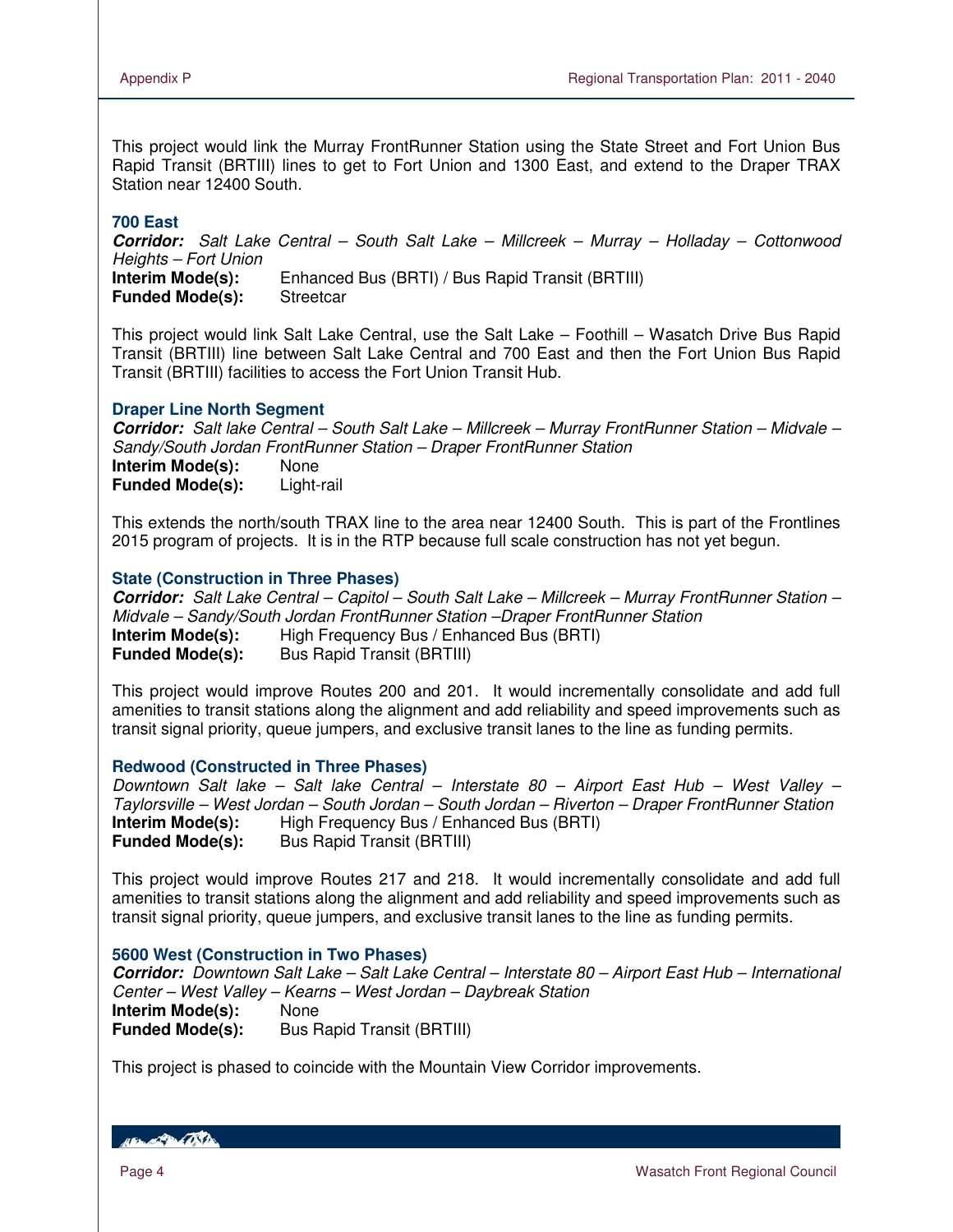Medical Center – University of Utah – Salt Lake Downtown West – Salt Lake Central **Interim Mode(s):** None **Funded Mode(s):** Light-rail

This project would create a direct connection between Salt Lake Central and the University of Utah / Medical Center. It would also free up rail capacity on Main Street in Downtown Salt Lake City.

## **Park City**

 $\overline{a}$ 

Salt Lake Central – 200 South – University of Utah – Medical Central – Foothill – Interstate 80 – Summit County Line

**Interim Mode(s):** None **Funded Mode(s):** Bus Rapid Transit (BRTIII) / High Frequency Bus

This project would provide Service between Salt Lake Central and Park City and use the 200 South Bus Rapid Transit (BRTIII) improvements and other portions of the Salt Lake City – Foothill Drive – Wasatch Drive line. No capital improvements are programmed for Interstate 80 in associated with this project.

### **Sugarhouse (Constructed in Two Phases)**

Westminster College – Sugarhouse District – South Salt Lake – North/South TRAX Line **Interim Mode(s):** None **Funded Mode(s):** Streetcar

Construction and operation of the initial phase of this project is funded through Salt Lake City and Federal Funds. The subsequent phase would extend the service to Westminster College.

### **Parkway**

Downtown Salt Lake – Salt Lake Central – Interstate 80 – Airport East Hub – Decker Lake – Lake Park – West Valley City – Kearns **Interim Mode(s):** Enhanced Bus (BRTI) / Bus Rapid Transit (BRTIII) **Funded Mode(s):** Streetcar

This project connects the Kearns area to the Salt Lake CBD using the 5600 West and the Redwood Road Bus Rapid Transit (BRTIII) improvements and a new segment of Bus Rapid Transit (BRTIII) using Parkway and Lake Park Boulevards.

### **3900 / 3500 South (Constructed in Four Phases)**

East Millcreek – Holladay – Millcreek – South Salt Lake – West Valley West Bench **Interim Mode(s):** Enhanced Bus (BRTI) / Bus Rapid Transit (BRTIII) **Funded Mode(s):** Bus Rapid Transit (BRTIII)

This project completes the construction and expands the operations of Bus Rapid Transit lanes on the 35M Route (3500 / 3300 South) and extends the line using 3900 South across the valley. The project would limit full exclusive lanes to the area between Highland Drive and 8200 West and build them where possible in conjunction with road projects. Two likely options for the transition between 3300 South and 3900 South are State Street and 700 East.

**Taylorsville Murray West Valley – Central – Holladay Segments (Constructed in Two Phases) Corridor:** East Millcreek - Downtown Murray – Murray FrontRunner Station – Sorensen Research Park – SLCC Redwood Campus – American Express – West Valley Intermodal Center

HELL CONTRACTOR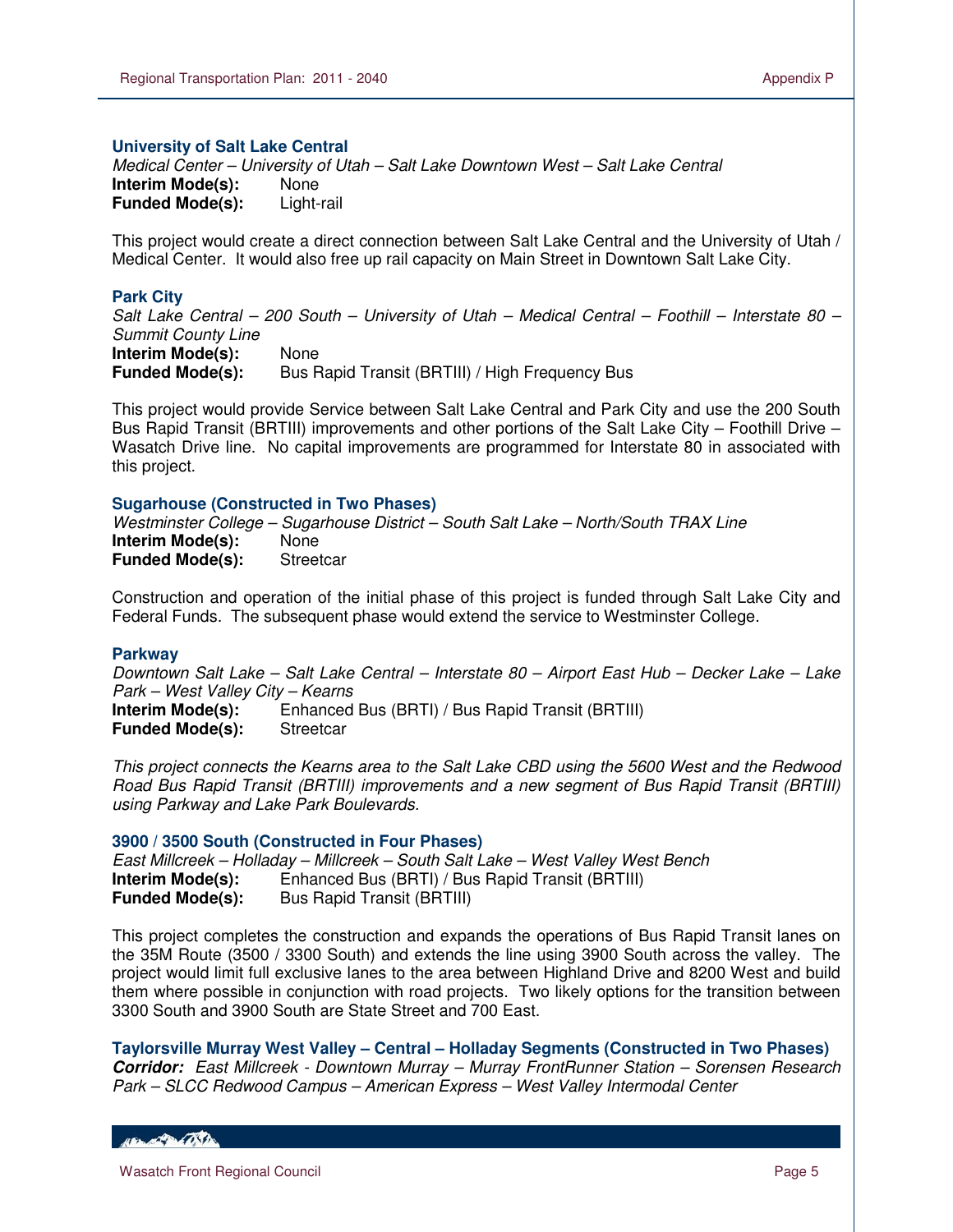**Interim Mode(s):** Enhanced Bus (BRTI) **Funded Mode(s):** Enhanced Bus (BRTI) / Bus Rapid Transit (BRTIII)

This RTP funds the project envisioned in the Taylorsville Murray Alternatives Analysis and extends the service west to the 3500 South line and east to East Millcreek. The capital improvements would not include full transit lanes east of State Street.

### **5400 South (Construction in Two Phases)**

**Corridor:** Murray FrontRunner Station – Taylorsville – Kearns – USANA Amphitheater – West Bench

**Interim Mode(s):** Enhanced Bus (BRTI) **Funded Mode(s):** Enhanced Bus (BRTI) / Bus Rapid Transit (BRTIII)

This RTP funds a full Bus Rapid Transit (BRTIII) from the Murray FrontRunner Station to about 7200 West. The first segment of BRTIII improvements is proposed to be built on the segment of 5400 South that intersects with the Mountain View Corridor. The capital improvements would not include full transit lanes west of about 7200 West.

## **Fort Union**

**Corridor:** Mouth Big Cottonwood Canyon – Cottonwood Corporate Center – Forth Union – Midvale – Fashion Place West TRAX Station

**Interim Mode(s):** None **Funded Mode(s):** Bus Rapid Transit (BRTIII)

The Bus Rapid Transit (BRTIII) improvements would be shared with the1300 East (North), 1300 East (South), and the 700 East lines.

### **7000 South / 7800 South (Construction in Two Phases)**

**Corridor:** Murray FrontRunner Station – Bingham Junction – Jordan Landing – West Bench **Interim Improvements(s):** Corridor Preservation **Funded Mode(s):** Enhanced Bus (BRTI)

The first phase of this project would be to preserve the corridor in conjunction with a programmed road project on 7000 South. Being Enhance Bus (BRII), this project would be provided with signal priority, TRAX like passenger amenities, and queue jumpers at major intersections but not full transit lanes.

### **9000 South**

**Corridor:** Sandy/South Jordan FrontRunner Station – Mid-Jordan TRAX Station **Interim Mode(s):** None **Funded Mode(s):** Enhanced Bus (BRTI) / Bus Rapid Transit (BRTIII)

Being Enhance Bus (BRII), this project would be provided with signal priority, TRAX like passenger amenities, and queue jumpers at major intersections but not full transit lanes.

## **9400 South**

Mouth of Little Cottonwood Canyon – Sandy – Sandy/South Jordan FrontRunner Station **Interim Mode(s):** None **Funded Mode(s):** Enhanced Bus (BRTI) / Bus Rapid Transit (BRTIII)

**RECORD CONTRACTOR**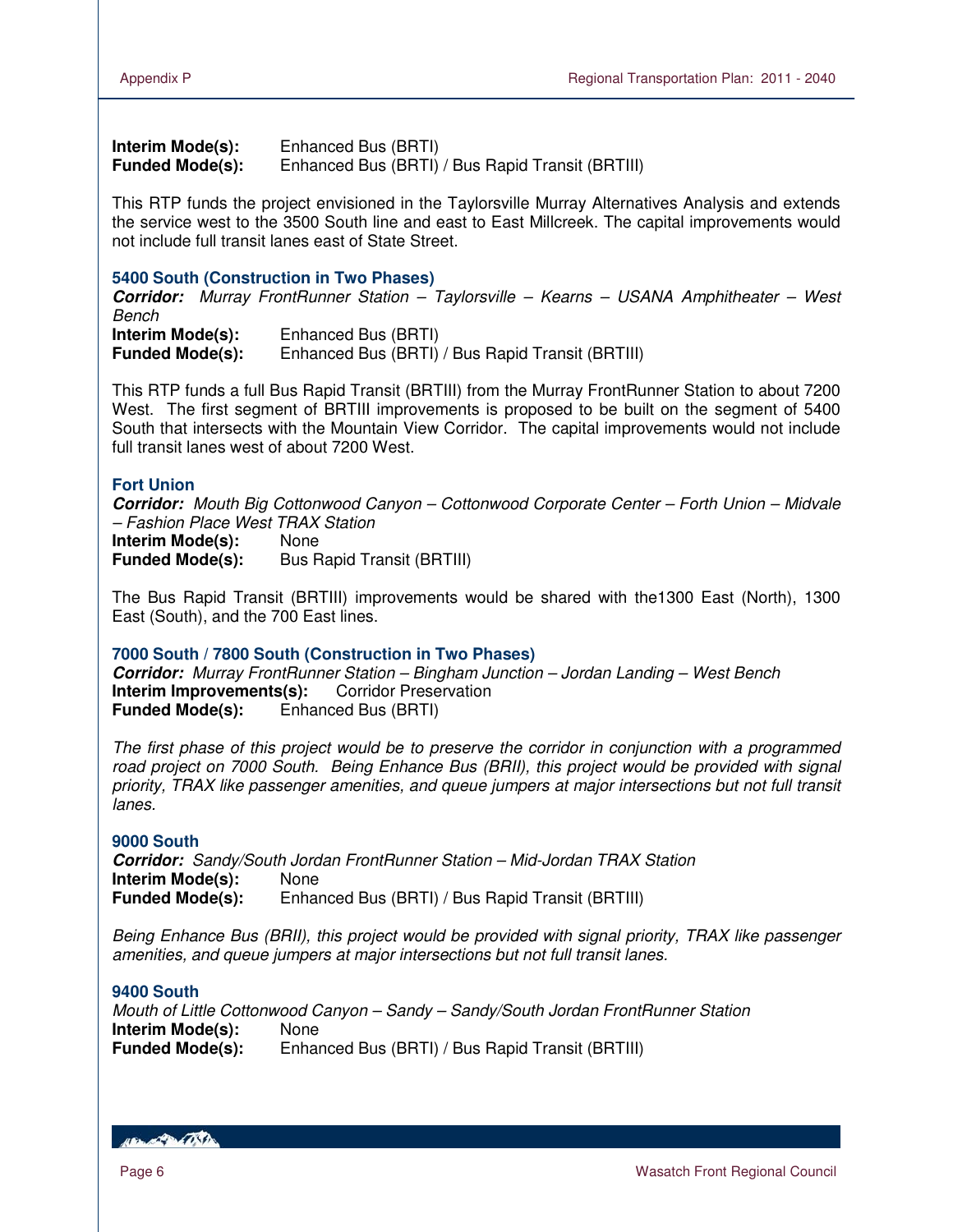The capital improvements in this project are Bus Rapid Transit (BRTIII) between State Street and Redwood Road and Enhanced Bus (BRTI) with no transit lanes west of Redwood Road.

#### **10200 / 10400 South**

 $\overline{a}$ 

**Corridor:** South Jordan FrontRunner Station – Daybreak TRAX Station **Interim Mode(s):** None **Funded Mode(s):** Enhanced Bus (BRTI)

Being Enhance Bus (BRII), this project would be provided with signal priority, TRAX like passenger amenities, and queue jumpers at major intersections but not full transit lanes. South Jordan is making efforts to improve the rating of this project with the hopes that it will warrant full BRTIII improvements to this project in the next RTP.

#### **12300 / 12600 South (Constructed in Three Phases)**

Draper TRAX Station – Draper FrontRunner Station – Riverton – Herriman – Daybreak TRAX **Station Interim Mode(s):** Enhanced Bus (BRTI)<br>**Funded Mode(s):** Bus Rapid Transit (BR **Bus Rapid Transit (BRTIII)** 

This project follows the recommendations the Southwest Salt Lake Transit Study.

#### **I-80 Transit Only Ramps**

**Corridor:** About 900 West / Interstate 80 **Interim Mode(s):** None **Funded Mode(s):** Transit Only Ramps

This project would provide for transit only ramps on and off Interstate 80 were it splits north and south to join with Interstate 15 at about 900 South. The ramps would come down at 900 South and provide significant time savings to Salt Lake Central from points west.

#### **East Airport Transit Hub**

1950 West Airport TRAX Station **Interim Mode(s):** Enhanced Bus (BRTI) / Bus Rapid Transit (BRTIII) **Funded Mode(s):** Streetcar

This project would connect westside bus and Bus Rapid Transit lines with the airport without causing them to go into the Airport. The stop proposed is a current planned stop for the Airport TRAX line. The project would consist of a place for the buses to turn around and passenger amenities.

#### **Big Cottonwood Canyon Park and Ride**

Wasatch Boulevard – Mouth of Big Cottonwood Canyon **Interim Mode(s):** Enhanced Bus (BRTI) / Bus Rapid Transit (BRTIII)<br>**Funded Mode(s):** Streetcar **Funded Mode(s):** 

This project would pay for exclusive use and/or shared use park and ride lots oriented to Big Cottonwood Canyon transit use.

**ABON APPLICATION**